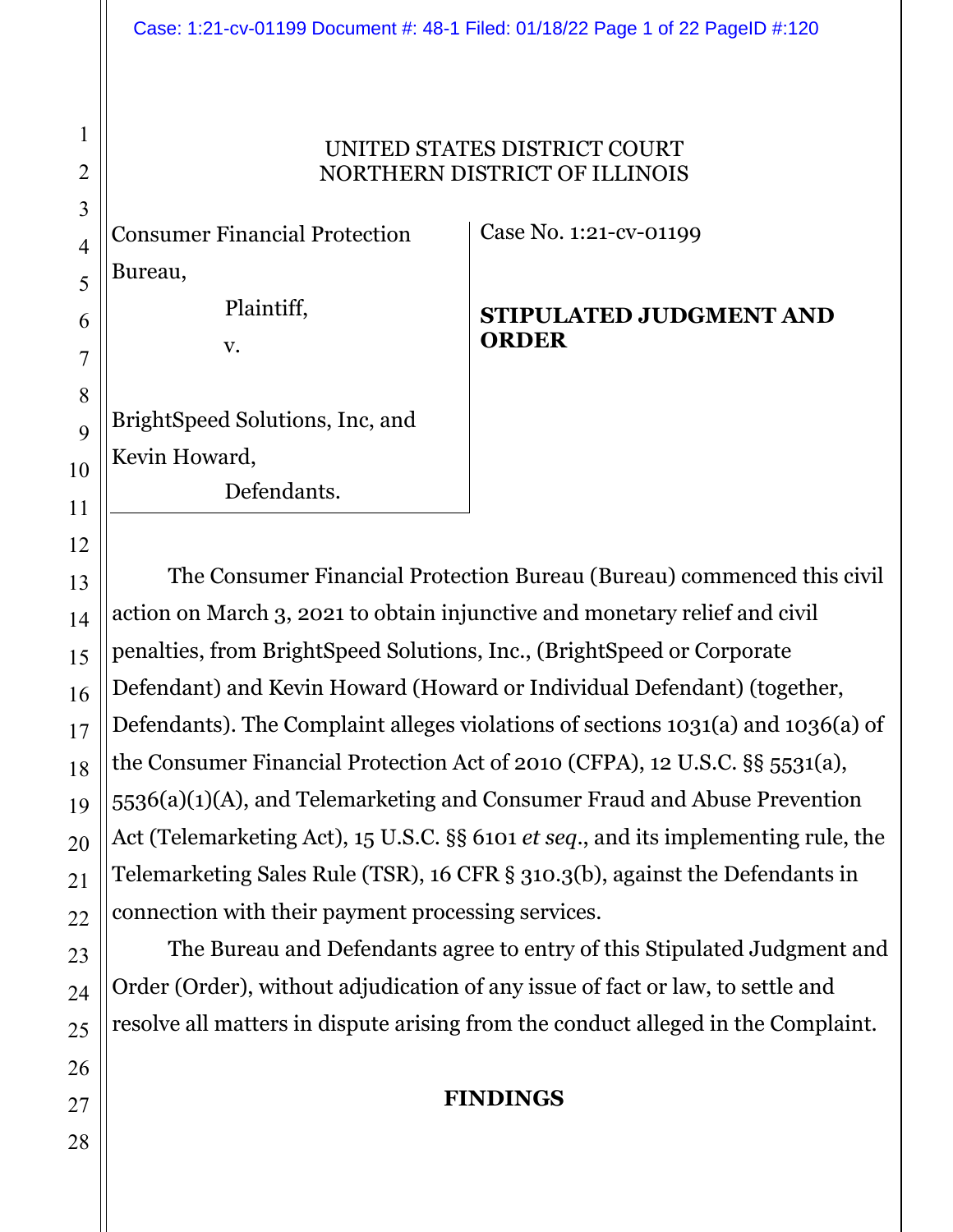Case: 1:21-cv-01199 Document #: 48-1 Filed: 01/18/22 Page 2 of 22 PageID #:121

1. This Court has jurisdiction over the parties and the subject matter of this action and venue is proper in this jurisdiction under 28 U.S.C. § 1391(b) and (c), and 12 U.S.C. § 5564(f).

2. The Complaint alleges claims upon which relief may be granted.

3. Defendants waive all rights to seek judicial review or otherwise challenge or contest the validity of this Order and any claim they may have under the Equal Access to Justice Act, 28 U.S.C. § 2412, concerning the prosecution of this action to the date of this Order. Each Party agrees to bear its own costs and expenses, including, without limitation, attorneys' fees.

4. Defendants neither admit nor deny the allegations in the Complaint, except as specified in this Order. For purposes of this Order, Defendants admit the facts necessary to establish the Court's jurisdiction over them and the subject matter of this action.

5. Entry of this Order is in the public interest.

## **DEFINITIONS**

6. The following definitions apply to this Order: a. "**Affected Consumers**" means the more than 130,000

consumers for whom, from January 1, 2016 to August 31, 2018, BrightSpeed processed a remotely created check to facilitate the purchase of any product or service offered or sold through telemarketing, including antivirus software or technical-support services, from one of BrightSpeed's Merchant Clients.

b. "**Assist" or "Assisting Others**" includes, but is not limited to:

i. consulting in any form whatsoever;

ii. providing paralegal or administrative support services;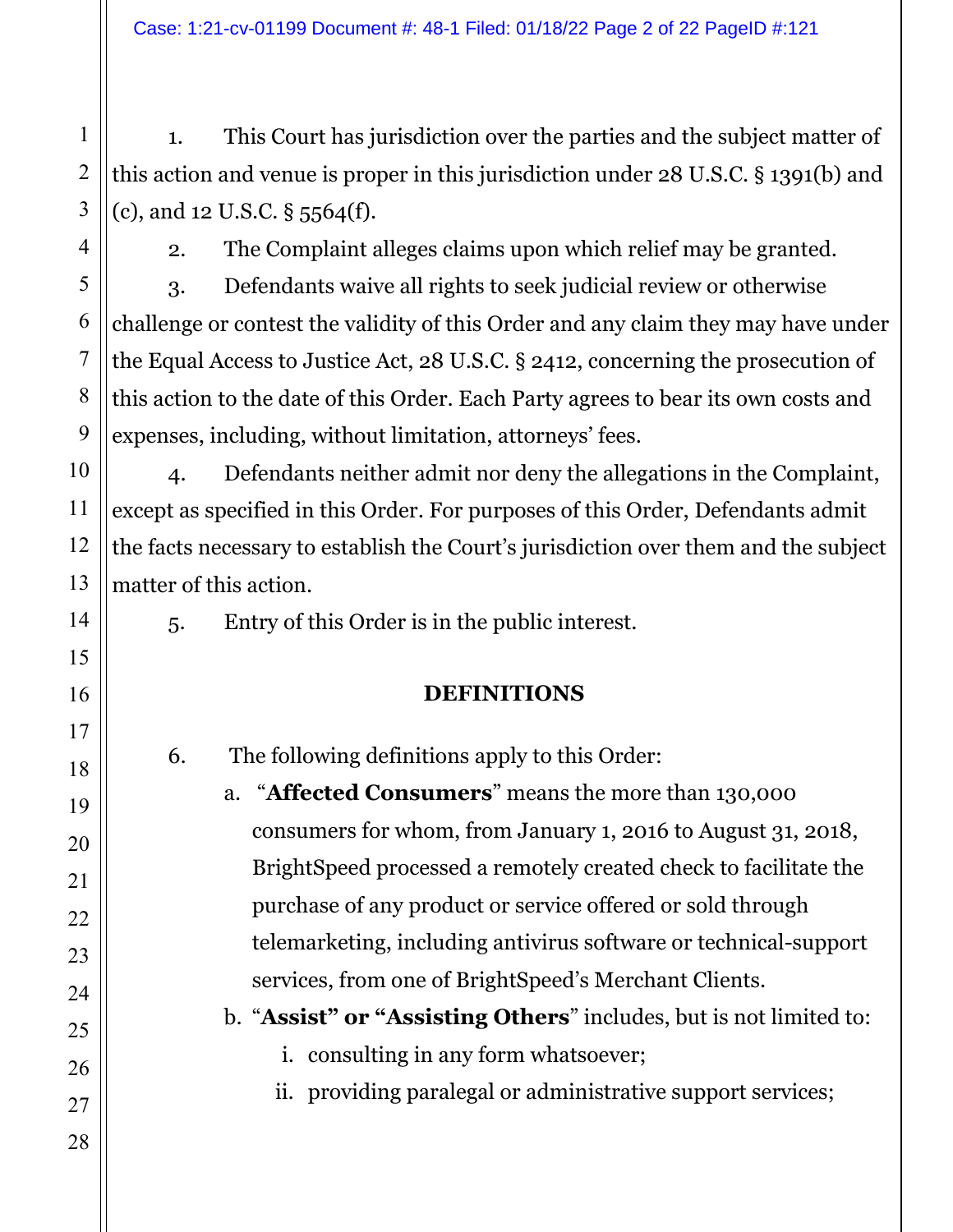|                                                                 | iii. performing customer service functions, including but not                 |  |  |
|-----------------------------------------------------------------|-------------------------------------------------------------------------------|--|--|
|                                                                 | limited to, receiving or responding to consumer complaints;                   |  |  |
|                                                                 | iv. formulating or providing, or arranging for the formulation or             |  |  |
|                                                                 | provision of, any advertising or marketing material,                          |  |  |
|                                                                 | including but not limited to, any telephone sales script,                     |  |  |
|                                                                 | direct mail solicitation, or the text of any Internet website,                |  |  |
|                                                                 | email, or other electronic communication or advertisement;                    |  |  |
|                                                                 | v. formulating or providing, or arranging for the formulation or              |  |  |
|                                                                 | provision of, any marketing support material or service,                      |  |  |
|                                                                 | including but not limited to, web or Internet Protocol                        |  |  |
|                                                                 | addresses or domain name registration for any Internet                        |  |  |
|                                                                 | websites, affiliate marketing services, or media placement                    |  |  |
|                                                                 | services;                                                                     |  |  |
|                                                                 | vi. providing names of, or assisting in the generation of,                    |  |  |
|                                                                 | potential customers;                                                          |  |  |
|                                                                 | vii. performing marketing, billing, or payment services of any                |  |  |
|                                                                 | kind; and                                                                     |  |  |
|                                                                 | viii. acting or serving as an owner, officer, director, manager, or           |  |  |
|                                                                 | principal of any entity.                                                      |  |  |
|                                                                 | c. " <b>Credit</b> " has the same meaning as set forth in the CFPA, 12 U.S.C. |  |  |
|                                                                 | $\S$ 5481(7). Credit means a right granted by a person to                     |  |  |
| a consumer to defer payment of a debt, incur debt and defer its |                                                                               |  |  |
| payment, or purchase property or services and defer payment for |                                                                               |  |  |
| such purchase.                                                  |                                                                               |  |  |
|                                                                 | d. "Consumer Financial Product or Service" has the same                       |  |  |
|                                                                 | meaning set forth in the Consumer Financial Protection Act of                 |  |  |
|                                                                 | 2010, 12 U.S.C. § 5481(5).                                                    |  |  |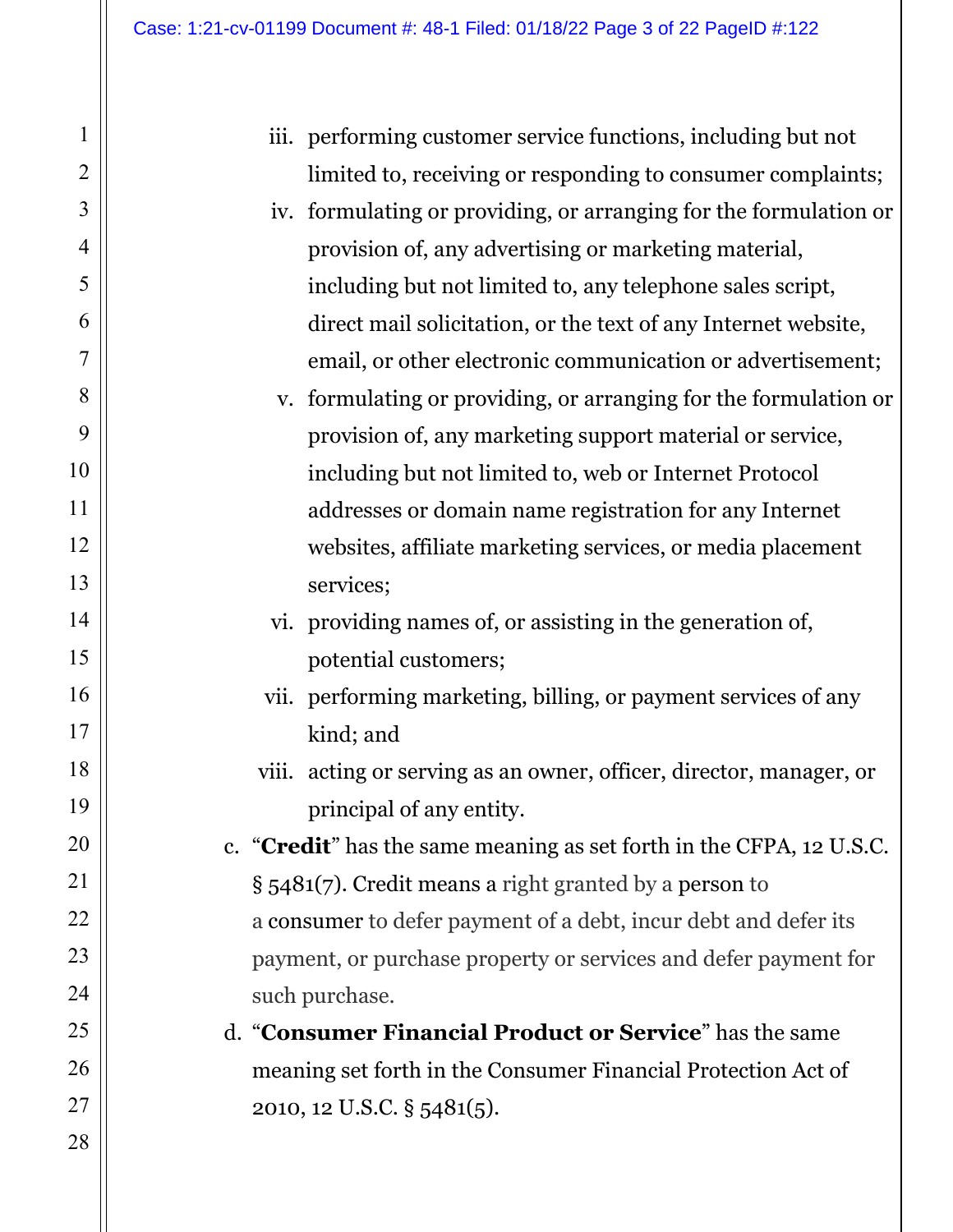- e. "**Consumer Lending Activities**" means: (1) granting a consumer the right, for primarily personal, family, or household purposes, to defer payment of a debt, incur debt and defer its payment, or purchase property or services and defer payment for such purchases; and (2) purchasing accounts or debts generated as described in subsection (1), above.
	- f. "**Defendants**" means the Individual Defendant and the Corporate Defendant.
		- i. "**Individual Defendant**" means Kevin Howard or any other name by which he might be known.
		- ii. "**Corporate Defendant**" means BrightSpeed Solutions, Inc. and its successors and assigns.
	- g. "**Debt**" has the same meaning as set for in the Fair Debt Collection Practices Act, 15 U.S.C. § 1692a(5), and includes any obligation or alleged obligation of a consumer to pay money arising out of a transaction in which the money, property, insurance, or services which are the subject of the transaction are primarily for personal, family, or household purposes, whether or not such obligation has been reduced to judgment.
	- h. "**Debt Collection Activities**" means all activities related to efforts to collect a Debt, either directly or indirectly. For the purposes of this Order, Debt Collection Activities do not include the collection of debt owed personally to Defendant Kevin Howard by his friends, or family members. Debt Collection Activities also do not include the collection of debt owed by a guarantor to one of Defendant Kevin Howard's business interests.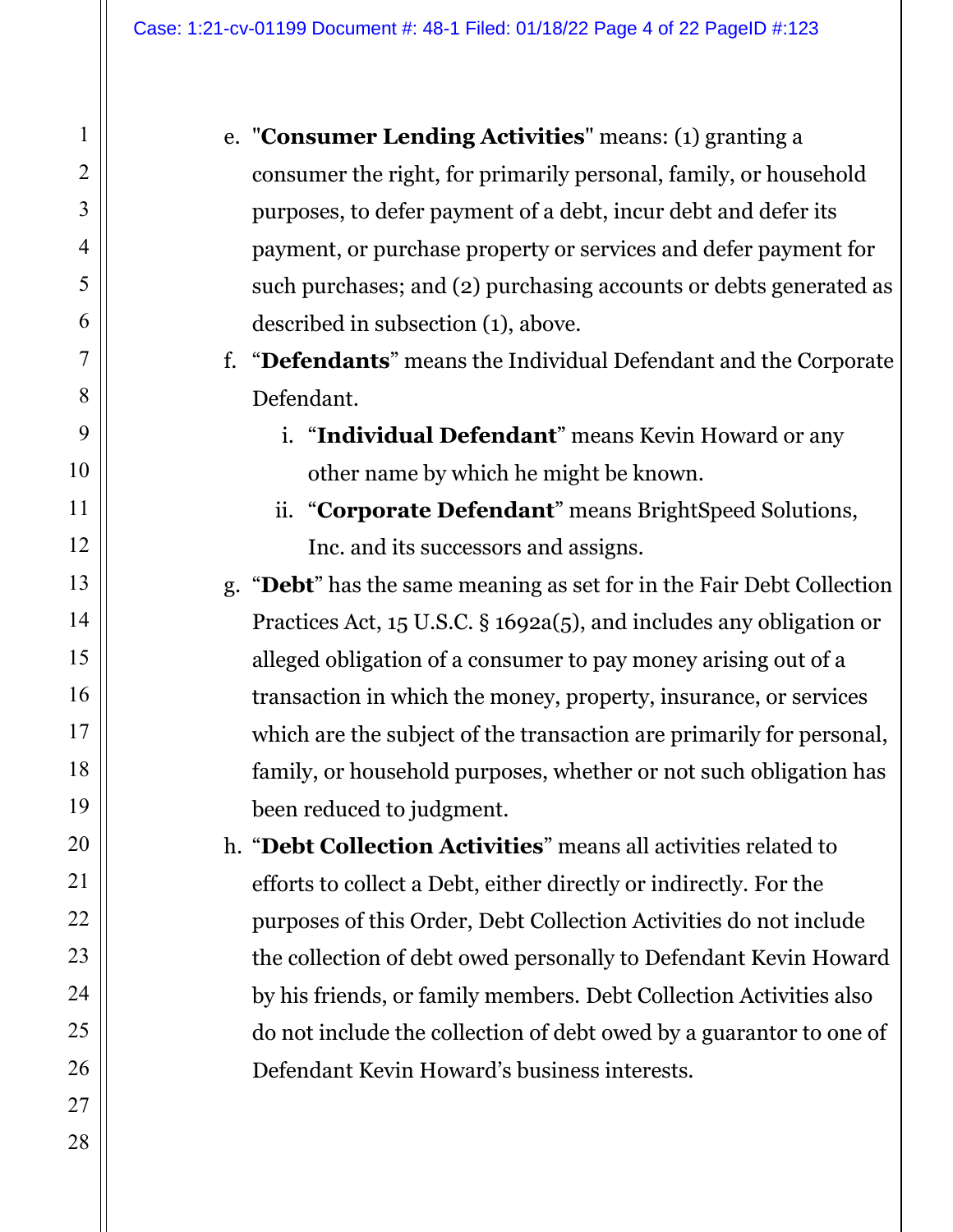i. "**Deposit-Taking Activity**" has the same meaning set forth in the CFPA, 12 U.S.C. § 5481(8) and includes:

i. the acceptance of deposits, maintenance of deposit accounts, or the provision of services related to the acceptance of deposits or the maintenance of deposit accounts;

- ii. the acceptance of funds, the provision of other services related to the acceptance of funds, or the maintenance of member share accounts by a credit union; or
- iii. the receipt of funds or the equivalent thereof, as the Bureau may determine by rule or order, received or held by a covered person (or an agent for a covered person) for the purpose of facilitating a payment or transferring funds or value of funds between a consumer and a third party.
- j. "**Effective Date**" means the date on which the Order is entered by the Court on the docket.
- k. "**Enforcement Director**" means the Assistant Director of the Office of Enforcement for the Consumer Financial Protection Bureau, or his or her delegate.
- l. "**Financial Advisory Services** has the same meaning set forth in the CFPA, 12 U.S.C. § 5481(15)(viii), and includes providing services to consumers on individual financial matters or relating to proprietary financial products or services, including but not limited to (i) providing credit counseling to any consumer; and (ii) providing services to assist a consumer with debt management or debt settlement, modifying the terms of any extension of credit, or avoiding foreclosure.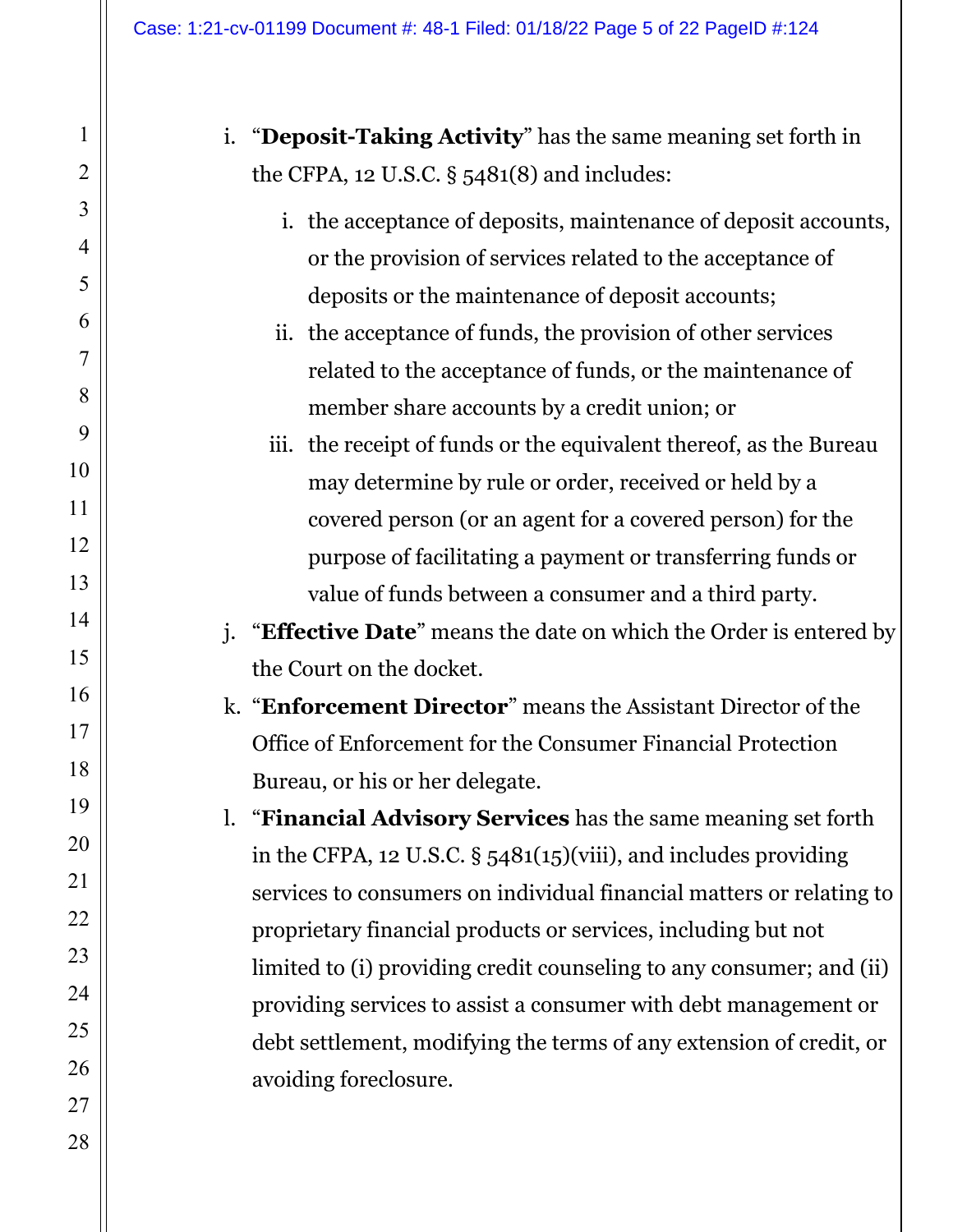- m. "**Merchant Clients**" means any of BrightSpeed's clients who requested or obtained payments for antivirus software or technical-support services using remotely created checks.
- n. "**Payment Processing Activities**" means providing a Person, directly or indirectly, with the means used to charge or debit accounts through the use of any payment mechanism, including, but not limited to, remotely created checks. Whether accomplished through the use of software or otherwise, Payment Processing includes, among other things: (a) reviewing and approving applications for Payment Processing; (b) providing the means to transmit consumer payment transaction data to acquiring banks or other financial institutions; (c) clearing, settling, or distributing consumer payments from acquiring banks or financial institutions; or (d) processing returned payments via any mechanism.

o. **"Person"** means an individual, partnership, company, corporation, association (incorporated or unincorporated), trust, estate, cooperative organization, or other entity.

p. "**Related Consumer Action**" means a private action by or on behalf of one or more consumers or an enforcement action by another governmental agency brought against Defendants based on substantially the same facts as described in the Complaint.

q. "**Relevant Period**" includes the period from January 1, 2016 through August 31, 2018.

r. "**Telemarketing**" has the same meaning as in the TSR, 16 CFR § 310.2(gg), and includes a plan, program, or campaign which is conducted to induce the purchase of goods or services or a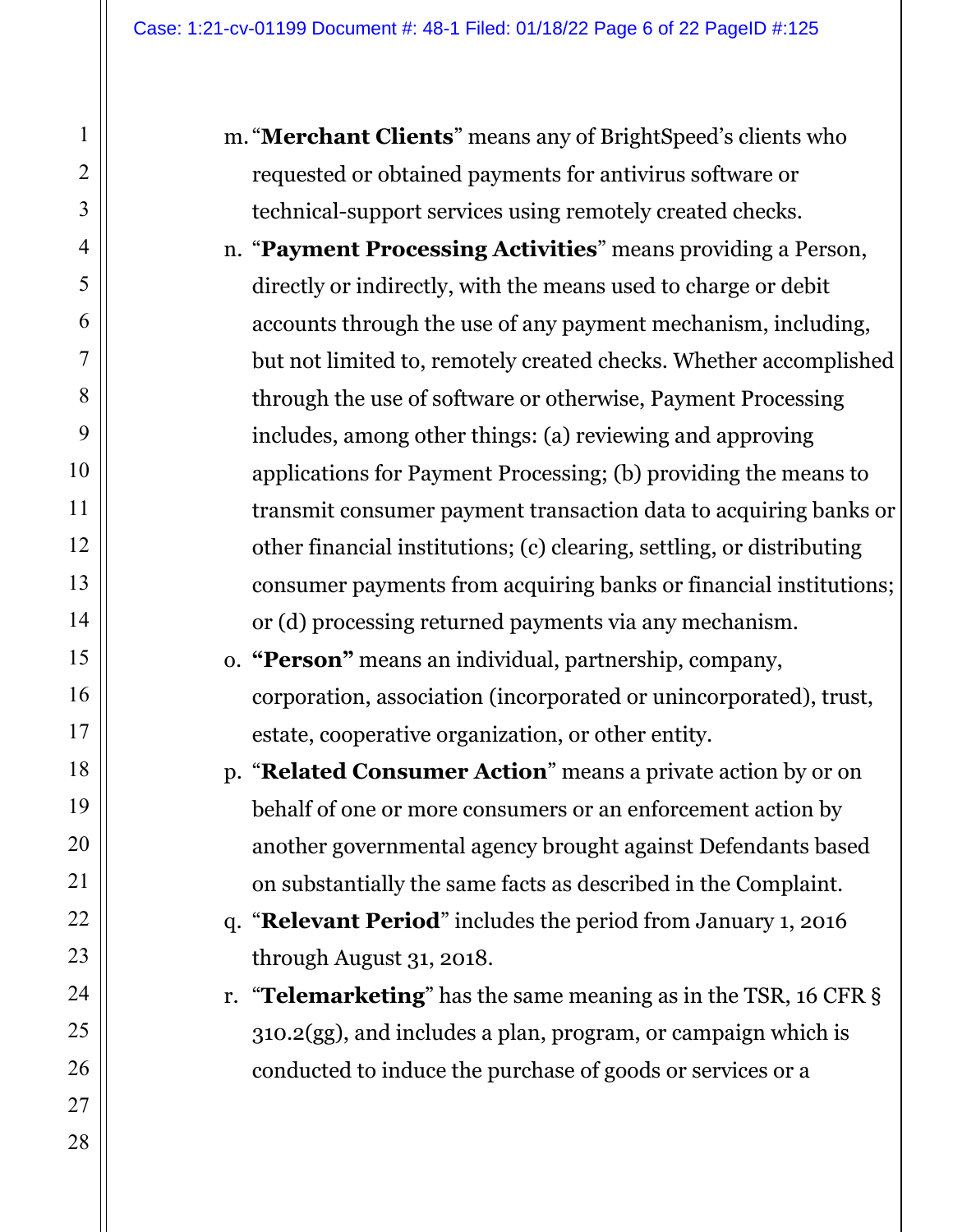1 2 3 4 5 6 7 8 9 10 11 12 13 14 15 16 17 18 19 20 21 22 23 24 25 26 27 28 charitable contribution, by use of one or more telephones and which involves more than one interstate phone call. **CONDUCT PROVISIONS I Permanent Ban on Payment Processing, Consumer Lending, Deposit Taking, Debt Collection, Telemarketing, and Financial Advisory Services IT IS ORDERED that:**  7. Defendants, whether acting directly or indirectly, are permanently restrained from: a. Participating in or Assisting Others engaging in: i. Payment Processing Activities; ii. Consumer Lending Activities; iii. Deposit-Taking Activities; iv. Debt Collection Activities; v. Telemarketing with respect to the offering or provision of any Consumer Financial Product or Service; and vi. Advertising, marketing, offering for sale, selling, or providing any Financial-Advisory Services. b. Receiving any remuneration or other consideration from, holding any ownership interest in, providing services to, or working in any capacity for any person engaging in or assisting in, any of the following: i. Payment Processing; ii. Consumer Lending;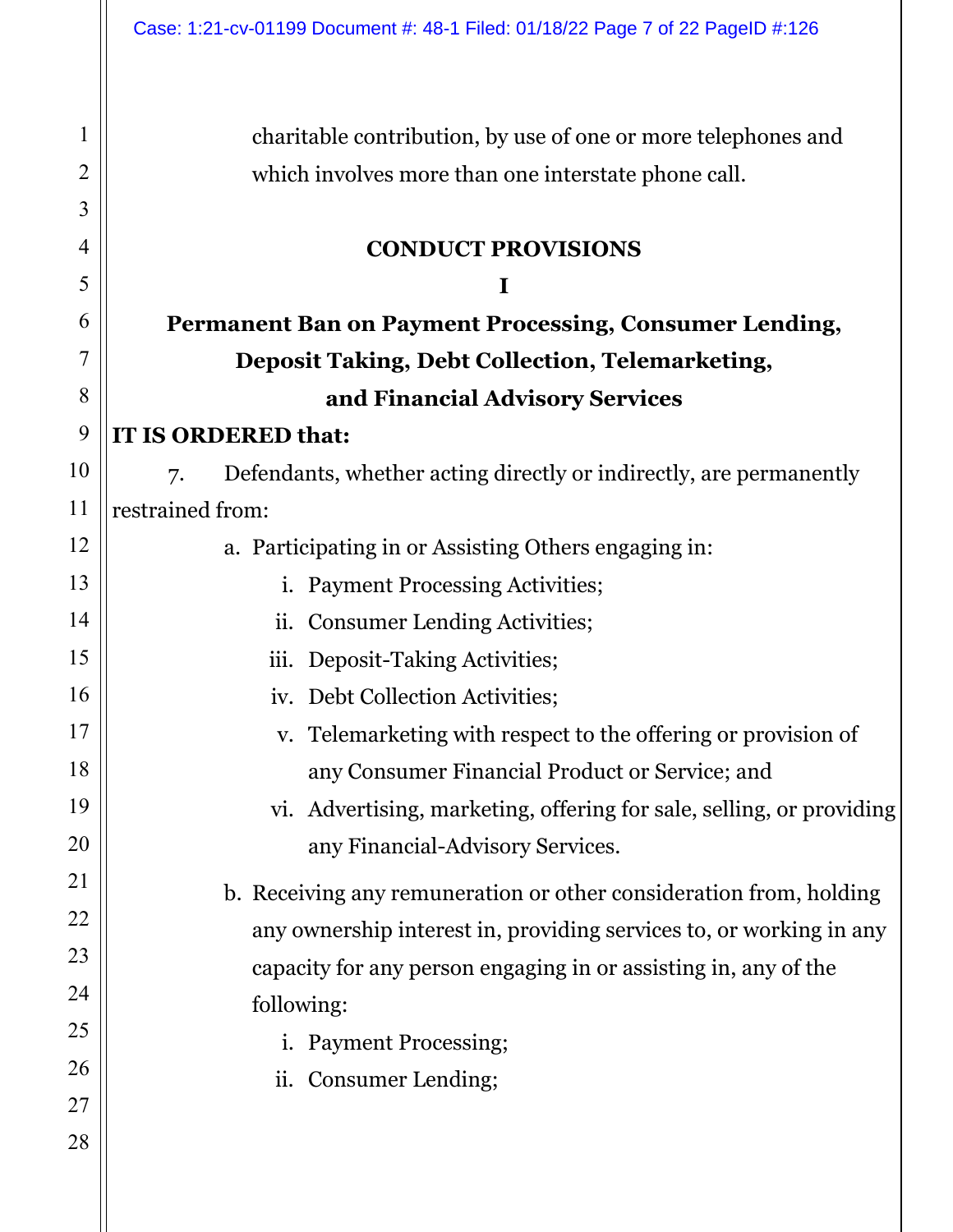## iii. Deposit-Taking Activities;

- iv. Debt Collection Activities;
- v. Telemarketing with respect to any Consumer Financial Product or Service; and
- vi. Advertising, marketing, offering for sale, selling, or providing any Financial-Advisory Services.

Nothing in this Order shall be read as an exception to this Paragraph.

#### **II**

**Customer Information** 

## **IT IS FURTHER ORDERED that:**

8. Defendants, and their officers, agents, servants, employees, and attorneys and all other Persons in active concert or participation with any of them, who receive actual notice of this Order, whether acting directly or indirectly, may not:

> a. disclose, use, or benefit from consumer information, including the name, address, telephone number, email address, social security number, other identifying information, or any data that enables access to a consumer's account (including bank account, or other financial account), of any person that Defendants or any Merchant Client obtained prior to the Effective Date in connection with the processing of payments; or

b. attempt to collect, sell, assign, or otherwise transfer any right to collect payment from any consumer who purchased or agreed to purchase antivirus software or technical-support services from Defendants' Merchant Clients.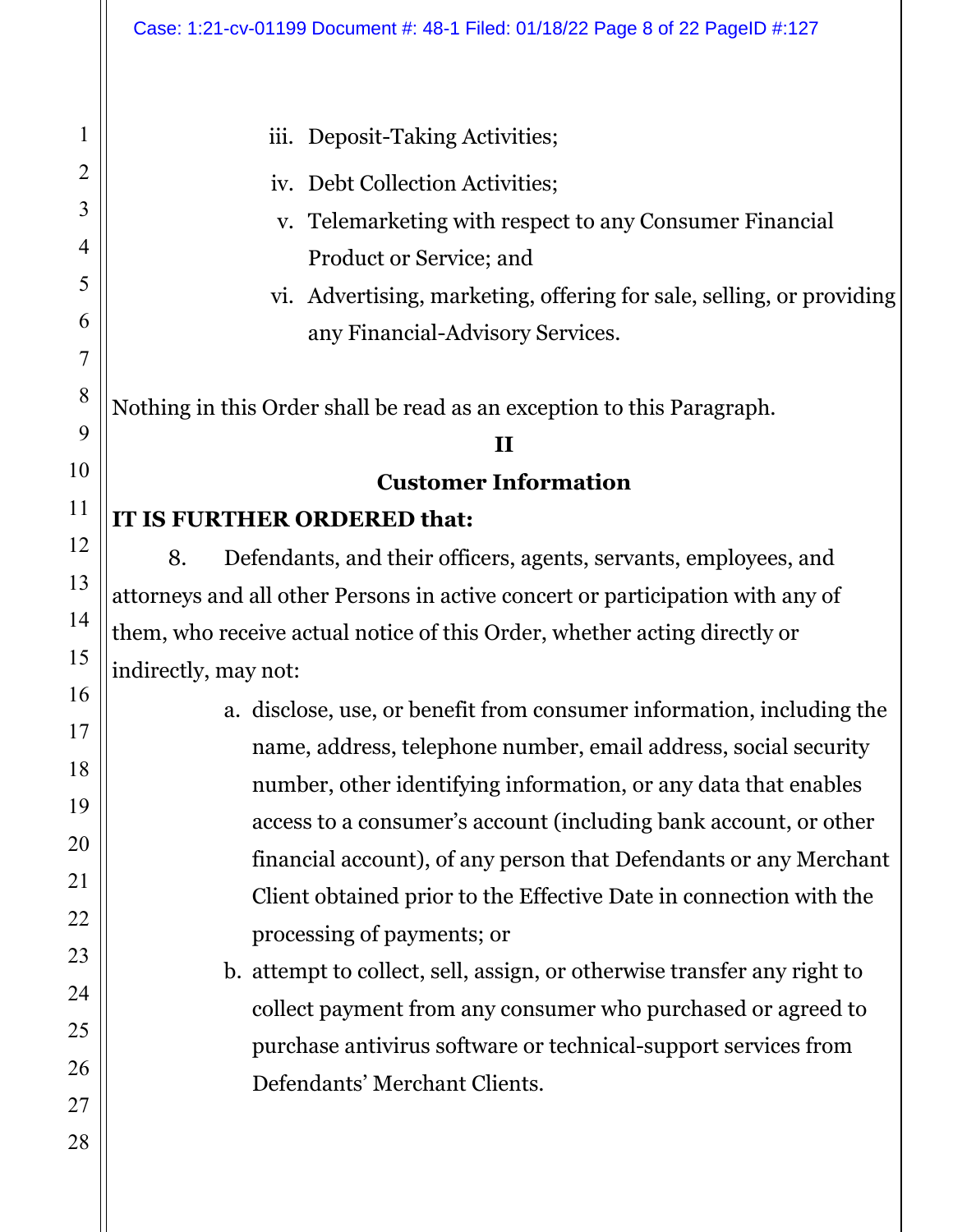However, customer information may be disclosed if requested by a government agency or required by law, regulation, or court order.

## **MONETARY PROVISIONS III**

#### **Order to Pay Redress**

## **IT IS FURTHER ORDERED** that:

9. A judgment for monetary relief and damages is entered in favor of the Bureau and against Defendants in the amount of fifty-four million dollars (\$54,000,000), representing the total amount of payments processed by Defendants for consumer transactions involving purported services to be provided by Merchant Clients that have not yet been refunded, as alleged in the Complaint in this action. However, based on sworn financial statements and supporting documentation that Defendants submitted to the Bureau and Defendants' inability to pay the judgment for monetary relief, full payment of this judgment will be suspended upon satisfaction of the obligations in Sections V and VI and will be subject to Section IV of this Order.

## **IV**

# **Effect of Misrepresentation or Omission Regarding Financial Condition**

## **IT IS FURTHER ORDERED** that:

10. The suspension of the monetary judgment entered in Section III of this Order and the Bureau's agreement to enter into this Order are expressly premised on the truthfulness, accuracy, and completeness of Defendants' sworn financial statements and supporting documents that were submitted to the Bureau on or about January 28, 2021, February 4, 2021, February 16, 2021, and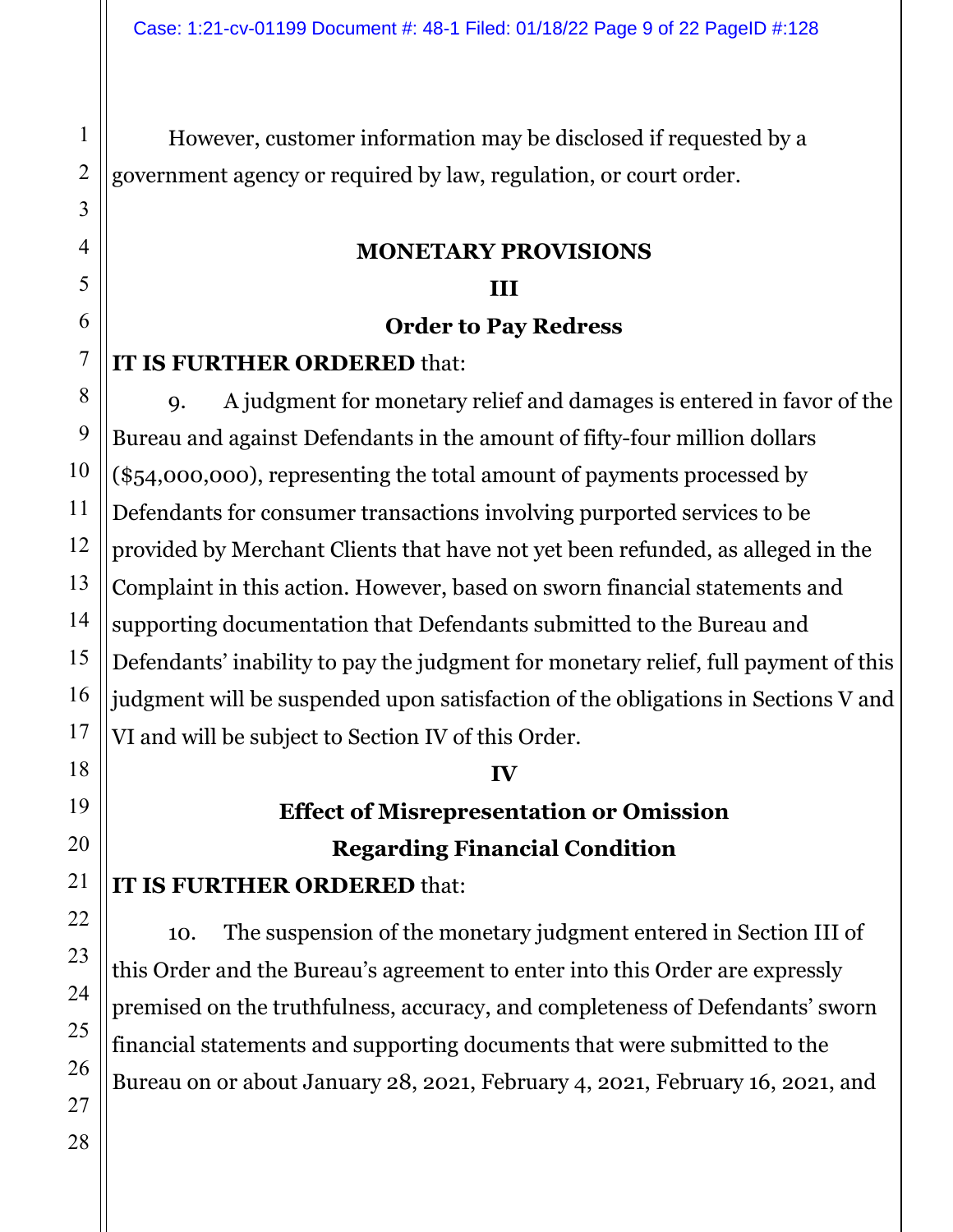June 28, 2021, October 7, 2021, and November 30, 2021, which Defendants assert are truthful, accurate, and complete.

11. If upon motion by the Bureau, the Court determines that Defendants have failed to disclose any material asset or that any of the Defendants' financial statements or supporting documents contain any material misrepresentation or omission, including materially misstating the value of any asset, then the Court shall terminate the suspension of the monetary judgment entered in Section III, and without further adjudication, shall reinstate the monetary judgment entered in Section III of this Order, and the full judgment of \$54 million dollars (\$54,000,000) shall be immediately due and payable.

12. If the Court terminates the suspension of the monetary judgment under this Section, the Bureau will be entitled to interest on the judgment, computed from the date of entry of this Consent Order, at the rate prescribed by 28 U.S.C. § 1961, as amended, on any outstanding amounts not paid.

13. Provided, however, that in all other respects this Order shall remain in full force and effect unless otherwise ordered by the Court; and, provided further, that proceedings instituted under this provision would be in addition to, and not in lieu of any other civil or criminal remedies as may be provided by law, including any other proceedings that the Bureau may initiate to enforce this Order.

# **Order to Pay Civil Money Penalty**

**V** 

# **IT IS FURTHER ORDERED** that:

14. Under Section 1055(c) of the CFPA, 12 U.S.C. § 5565(c), by reason of the violations of law alleged in the Complaint and continuing until the Effective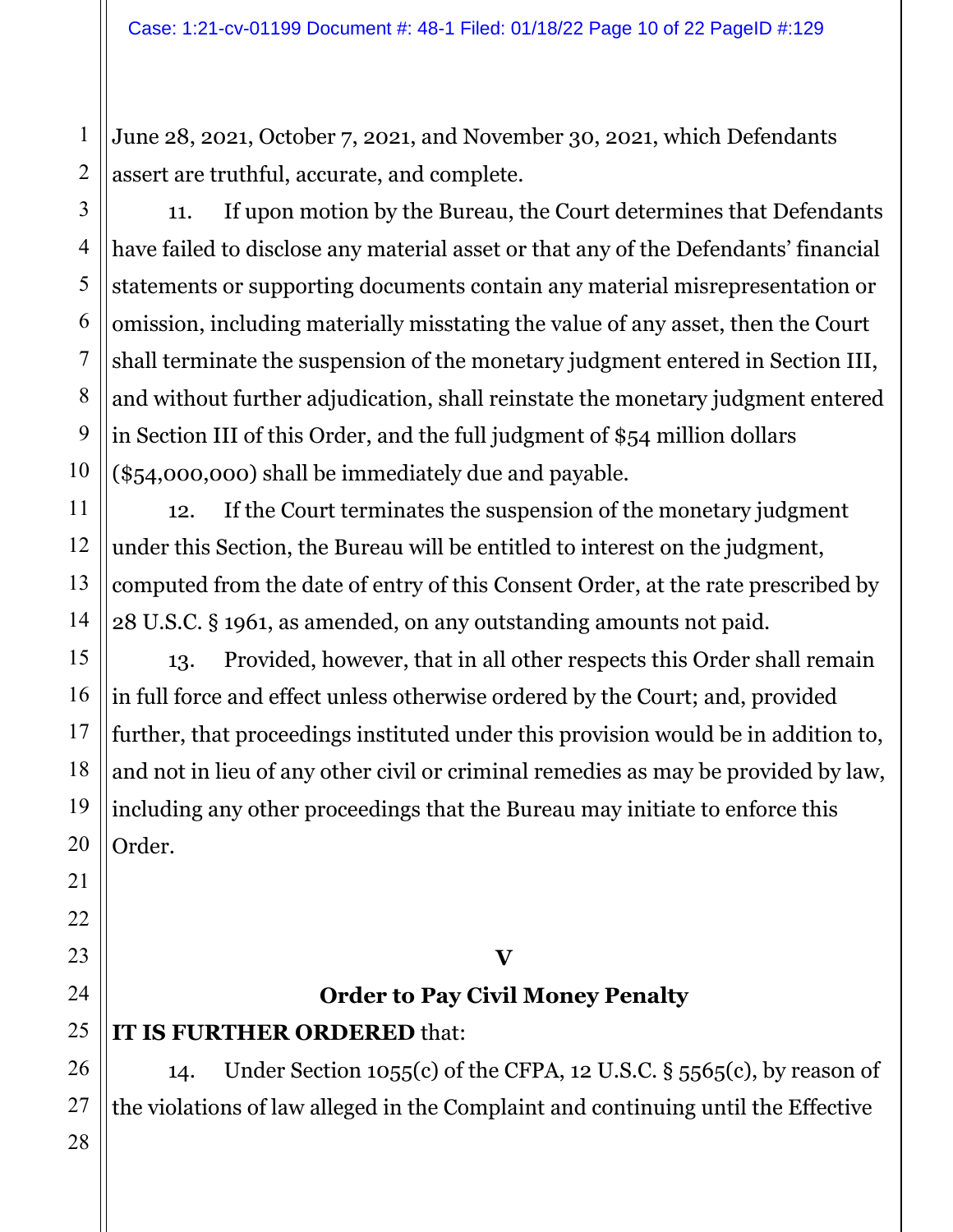Date, and taking into account the factors in 12 U.S.C. § 5565(c)(3), including Defendants' financial resources, as set forth in sworn financial statements and supporting documentation that Defendants submitted to the Bureau, and Defendants' inability to pay a greater penalty, Individual Defendant must pay a civil money penalty of \$500,000 to the Bureau (the CMP).

15. Within 10 days of the Effective Date, the Individual Defendant must pay the CMP by wire transfer to the Bureau or to the Bureau's agent in compliance with the Bureau's wiring instructions, in satisfaction of the CMP referenced in Paragraph 14 of this Section.

16. The CMP paid under this Order will be deposited in the Civil Penalty Fund of the Bureau as required by Section 1017(d) of the CFPA, 12 U.S.C. § 5497(d).

17. Defendants must treat the civil money penalty paid under this Order as a penalty paid to the government for all purposes. Regardless of how the Bureau ultimately uses those funds, Defendants may not:

> a. Claim, assert, or apply for a tax deduction, tax credit, or any other tax benefit for any civil money penalty paid under this Order; or

b. Seek or accept, directly or indirectly, reimbursement or indemnification from any source, including but not limited to payment made under any insurance policy, with regard to any civil money penalty paid under this Order.

18. Defendants agree that the CMP imposed by the Order represents a civil penalty owed to the United States Government, is not compensation for actual pecuniary loss, and, thus, as to the Individual Defendant, it is not subject to discharge under the Bankruptcy Code under 11 U.S.C. § 523(a)(7).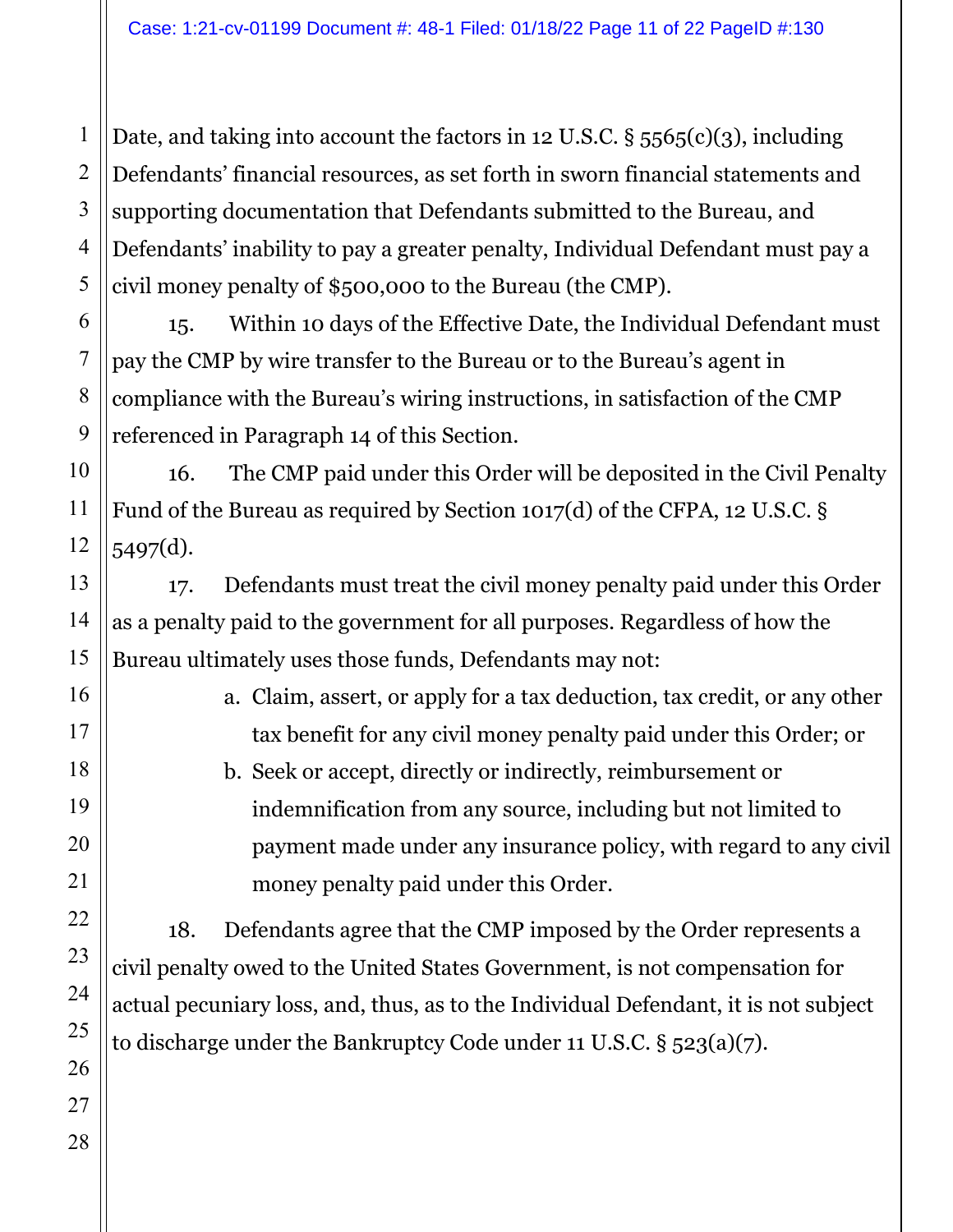## **VI**

# **Additional Monetary Provisions**

## **IT IS FURTHER ORDERED** that:

19. In the event of any default on the Defendants' obligation to make payment under this Order, interest, computed under 28 U.S.C. § 1961, as amended, will accrue on any outstanding amounts not paid from the date of default to the date of payment, and will immediately become due and payable.

20. Defendants relinquish all dominion, control, and title to the funds paid under this Order to the fullest extent permitted by law and no part of the funds may be returned to Defendants.

21. The facts alleged in the Complaint will be taken as true and be given collateral estoppel effect, without further proof, in any proceeding based on the entry of the Order, or in any subsequent civil litigation by or on behalf of the Bureau, including in a proceeding to enforce its rights to any payment or monetary judgment under this Order, such as a nondischargeability complaint in any bankruptcy case.

22. The facts alleged in the Complaint establish all elements necessary to sustain an action by the Bureau under Section  $523(a)(2)(A)$  of the Bankruptcy Code, 11 U.S.C.  $\S$  523(a)(2)(A), and for such purposes this Order will have collateral estoppel effect against each Defendant, even in such Defendant's capacity as debtor-in-possession.

23. Under 31 U.S.C. § 7701, Defendants, unless they already have done so, must furnish to the Bureau their taxpayer-identification numbers, which may be used for purposes of collecting and reporting on any delinquent amount arising out of this Order.

24. Within 30 days of the entry of a final judgment, order, or settlement in a Related Consumer Action, Defendants must notify the Enforcement Director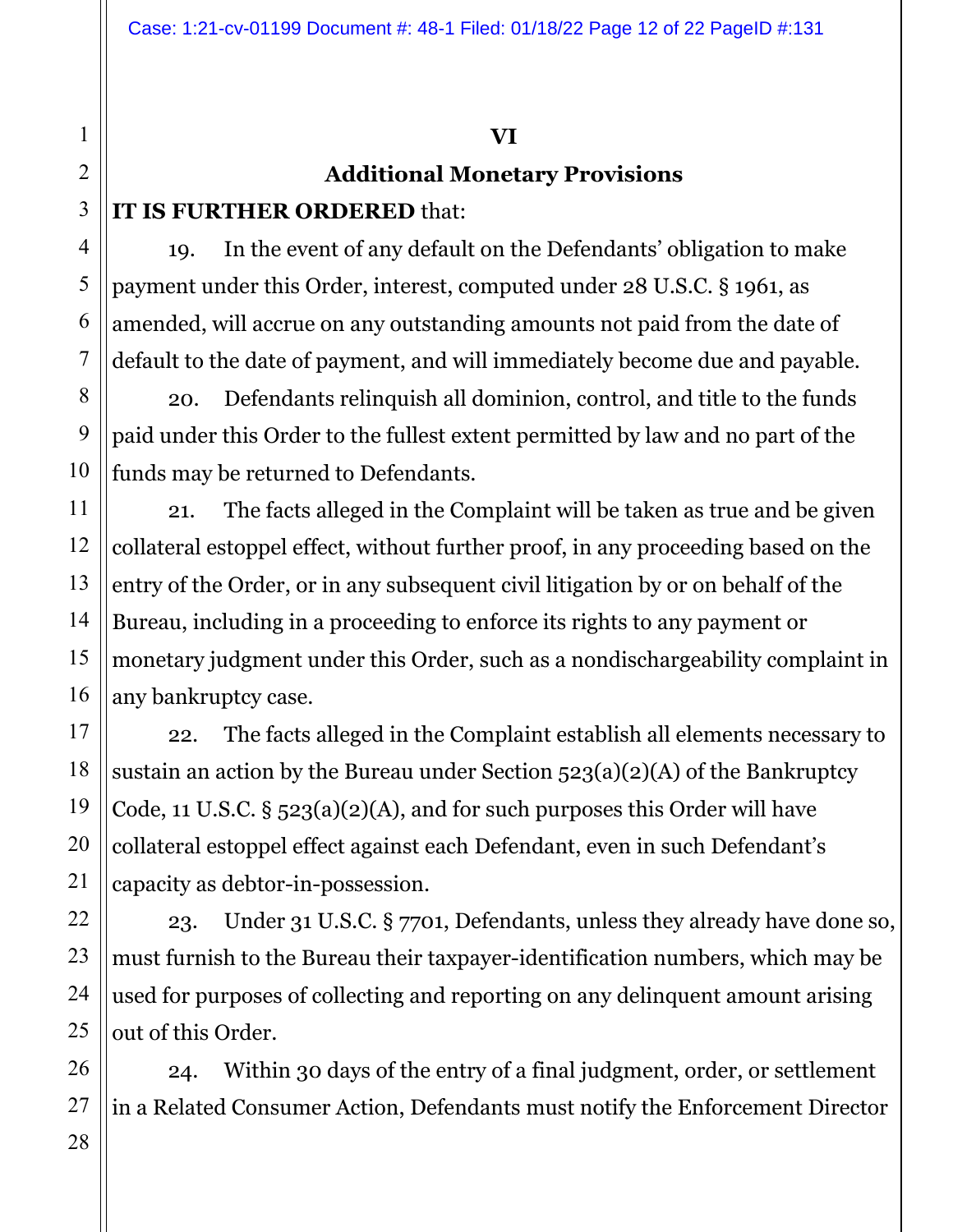of the final judgment, order, or settlement in writing. That notification must indicate the amount of redress, if any, that Defendants paid or are required to pay to consumers and describe the consumers or classes of consumers to whom that redress has been or will be paid. To preserve the deterrent effect of the civil money penalty in any Related Consumer Action, Defendants may not argue that Defendants are entitled to, nor may Defendants benefit by, any offset or reduction of any monetary remedies imposed in the Related Consumer Action because of the civil money penalty paid in this action or because of any payment that the Bureau makes from the Civil Penalty Fund.

25. If the court in any Related Consumer Action offsets or otherwise reduces the amount of compensatory monetary remedies imposed against Defendants based on the civil money penalty paid in this action or based on any payment that the Bureau makes from the Civil Penalty Fund, Defendants must, within 30 days after entry of a final order granting such offset or reduction, notify the Bureau and pay the amount of the offset or reduction to the U.S. Treasury. Such a payment will not be considered an additional civil money penalty and will not change the amount of the civil money penalty imposed in this action.

26. Upon written request of a representative of the Bureau, any consumer reporting agency must furnish consumer reports to the Bureau concerning Individual Defendant under Section 604(a)(1) of the Fair Credit Reporting Act, 15 U.S.C.§ 168l b(a)(1), which may be used for purposes of collecting and reporting on any delinquent amount arising out of this Order.

#### **COMPLIANCE PROVISIONS**

**VII Reporting Requirements** 

**IT IS FURTHER ORDERED** that: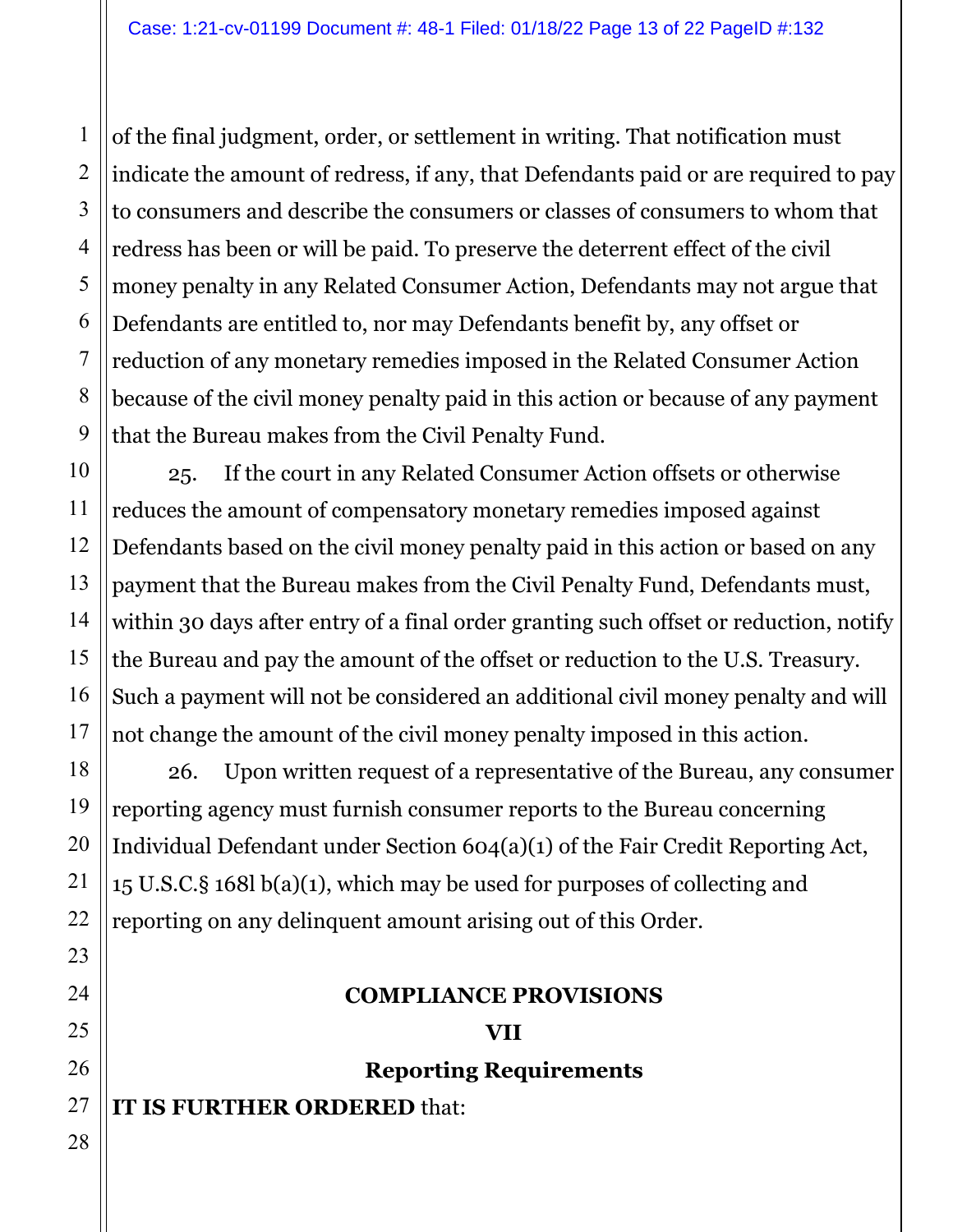27. For 25 years from the Effective Date, Defendants must notify the Bureau of any development that may affect compliance obligations arising under this Order, including but not limited to, a dissolution, assignment, sale, merger, or other action that would result in the emergence of a successor company; the creation or dissolution of a subsidiary, parent, or affiliate that engages in any acts or practices subject to this Order; the filing of any bankruptcy or insolvency proceeding by or against Defendants; or a change in Defendants' name or address. Defendants must provide this notice at least 30 days before the development or as soon as practicable after learning about the development, whichever is sooner.

28. Within 7 days of the Effective Date, each Defendant must:

- a. Designate at least one telephone number and email, physical, and postal addresses as points of contact that the Bureau may use to communicate with Defendants;
- b. Identify all businesses for which Defendants are the majority owner, or that Defendants directly or indirectly controls, by their names, telephone numbers, and physical, postal, email, and Internet addresses;
	- c. Describe the activities of each such business, including the products and services offered, and the means of advertising, marketing, and sales;
- d. Identify Individual Defendant's telephone numbers and all email, Internet, physical, and postal addresses, including all residences; and
- e. Describe in detail Individual Defendant's involvement in any business for which he performs services in any capacity or which he wholly or partially owns, including Individual Defendant's title,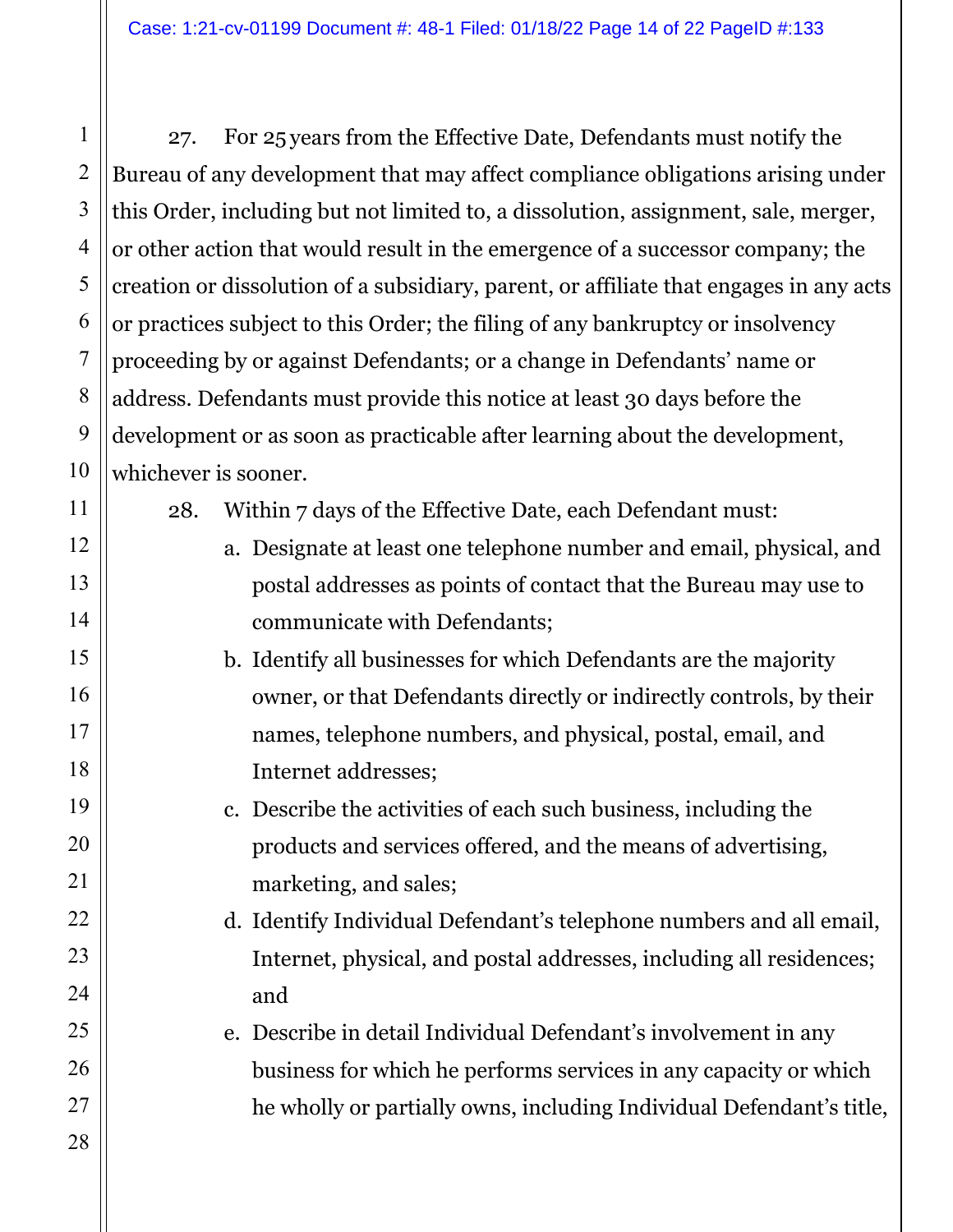role, responsibilities, participation, authority, control, and ownership.

29. Defendants must report any change in the information required to be submitted under Paragraph 27 at least 30 days before the change or as soon as practicable after learning about the change, whichever is sooner.

30. Within 90 days of the Effective Date, and again one year after the Effective Date each Defendant must submit to the Enforcement Director an accurate written compliance progress report sworn to under penalty of perjury (Compliance Report), which, at a minimum:

> a. Lists each applicable paragraph and subparagraph of the Order and describes in detail the manner and form in which each Defendant has complied with each such paragraph and subparagraph of this Order; and

b. Attaches a copy of each Order Acknowledgment obtained under Section VIII, unless previously submitted to the Bureau.

## **VIII**

# **Order Distribution and Acknowledgment**

**IT IS FURTHER ORDERED** that,

31. Within 7 days of the Effective Date, each Defendant must submit to the Enforcement Director an acknowledgment of receipt of this Order, sworn under penalty of perjury.

32. Within 30 days of the Effective Date, Corporate Defendant and Individual Defendant, for any business for which they are the majority owner or which they directly or indirectly control, must deliver a copy of this Order to each of their board members and executive officers as well as to any managers,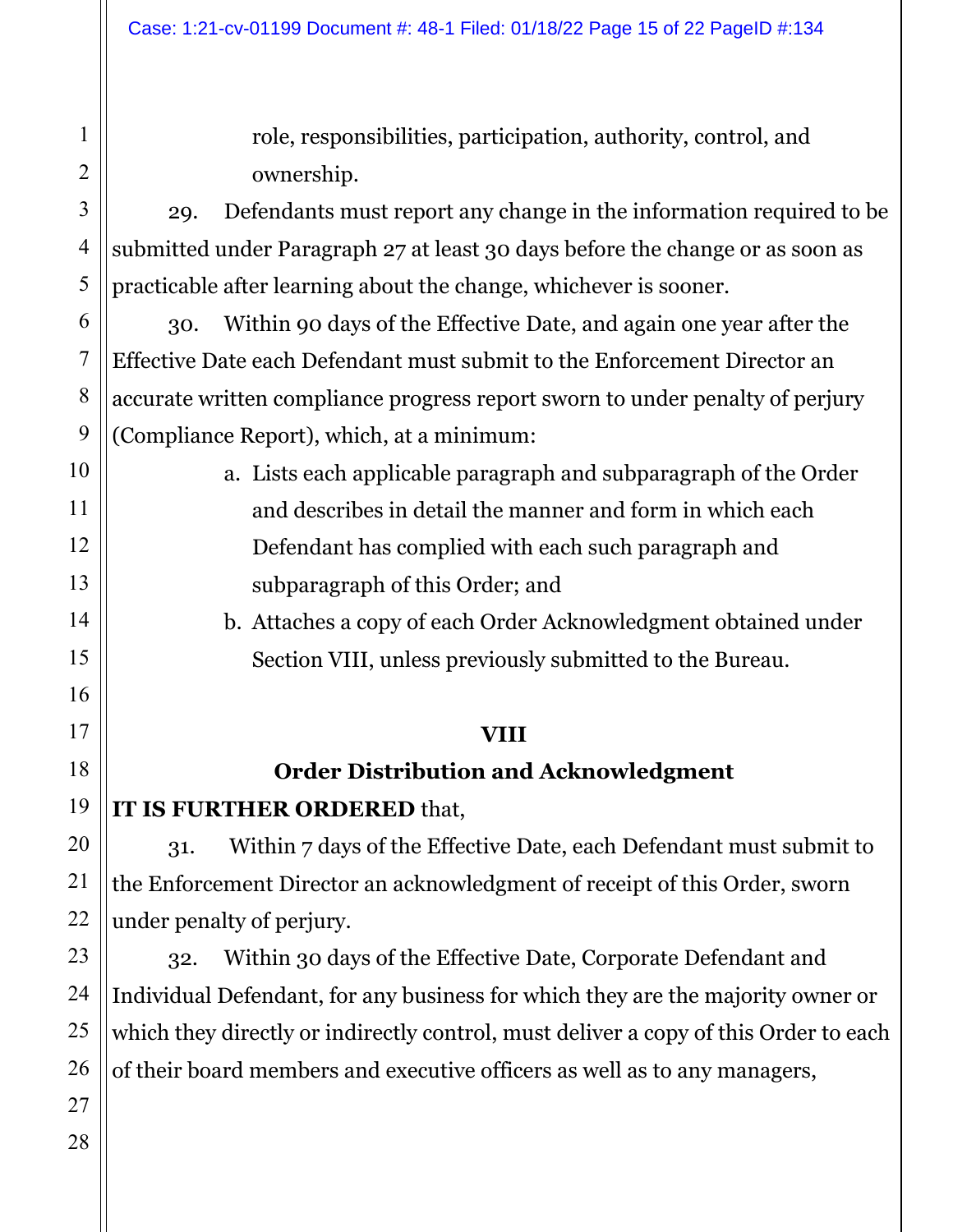employees, service providers, or other agents and representatives who have responsibilities related to the subject matter of the Order.

33. For 10 years from the Effective Date, Corporate Defendant and Individual Defendant, for any business for which they are the majority owner or which they directly or indirectly control, must deliver a copy of this Order to any business entity resulting from any change in structure referred to in Paragraph 26, any future board members and executive officers, as well as to any managers, employees, or other agents and representatives who will have responsibilities related to the subject matter of the Order before they assume their responsibilities.

34. Defendants must secure a signed and dated statement acknowledging receipt of a copy of this Order, ensuring that any electronic signatures comply with the requirements of the E-Sign Act, 15 U.S.C. §§ 7001-7006, within 30 days of delivery, from all persons receiving a copy of this Order under this Section.

35. Within 90 days of the Effective Date, Defendants must provide the Bureau with a list of all persons and their titles to whom this Order was delivered through that date under Paragraphs 32 and 33 and a copy of all signed and dated statements acknowledging receipt of this Order under Paragraph 34.

36. Should Corporate Defendants seek to transfer or assign all or part of their operations that are subject to this Order, Corporate Defendants must, as a condition of sale, obtain the written agreement of the transferee or assignee to comply with all applicable provisions of this Order.

## **VIII**

## **Recordkeeping**

## **IT IS FURTHER ORDERED** that

37. Individual Defendant must create, for at least 10 years from the

1

2

3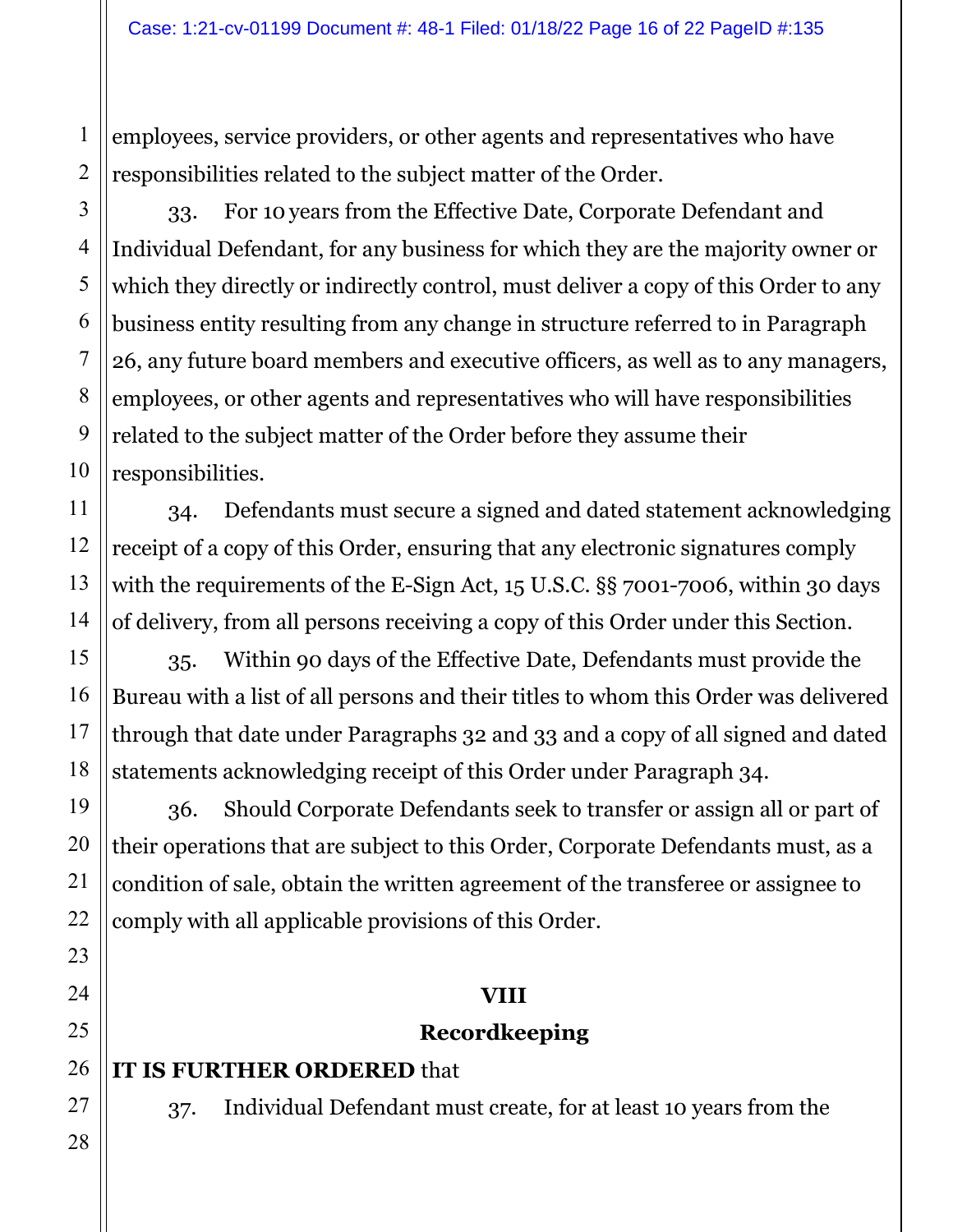Effective Date, the following business records for any business for which Individual Defendant, individually or collectively with the Corporate Defendant, is a majority owner or which he directly or indirectly controls:

> a. All documents and records necessary to demonstrate full compliance with each provision of this Order, including all submissions to the Bureau.

Defendants must retain these documents for at least 10 years after creation and make them available to the Bureau upon the Bureau's request.

38. Defendants must maintain, for at least 10 years from the Effective Date or 10 years after creation, whichever is longer:

- a. For each individual Affected Consumer and his or her purchase of antivirus software or technical-support services from the Defendants' Merchant Clients: the consumer's name, address, phone number, email address, amount paid, description of the service purchased, and, if applicable, the date and reason the consumer cancelled his or her subscription to the service;
	- b. For any consumer purchase of antivirus software or technicalsupport services from any Merchant Client, accounting records showing the gross and net revenues Defendants generated as payment processors; and
		- c. All consumer complaints and refund requests (whether received directly or indirectly, such as through a third party), and any responses to those complaints or requests.

Defendants must make these materials available to the Bureau upon the Bureau's request.

**IX**

**Notices** 

1

2

3

4

5

6

7

8

9

10

11

12

13

14

15

16

17

18

19

20

21

22

23

24

25

26

27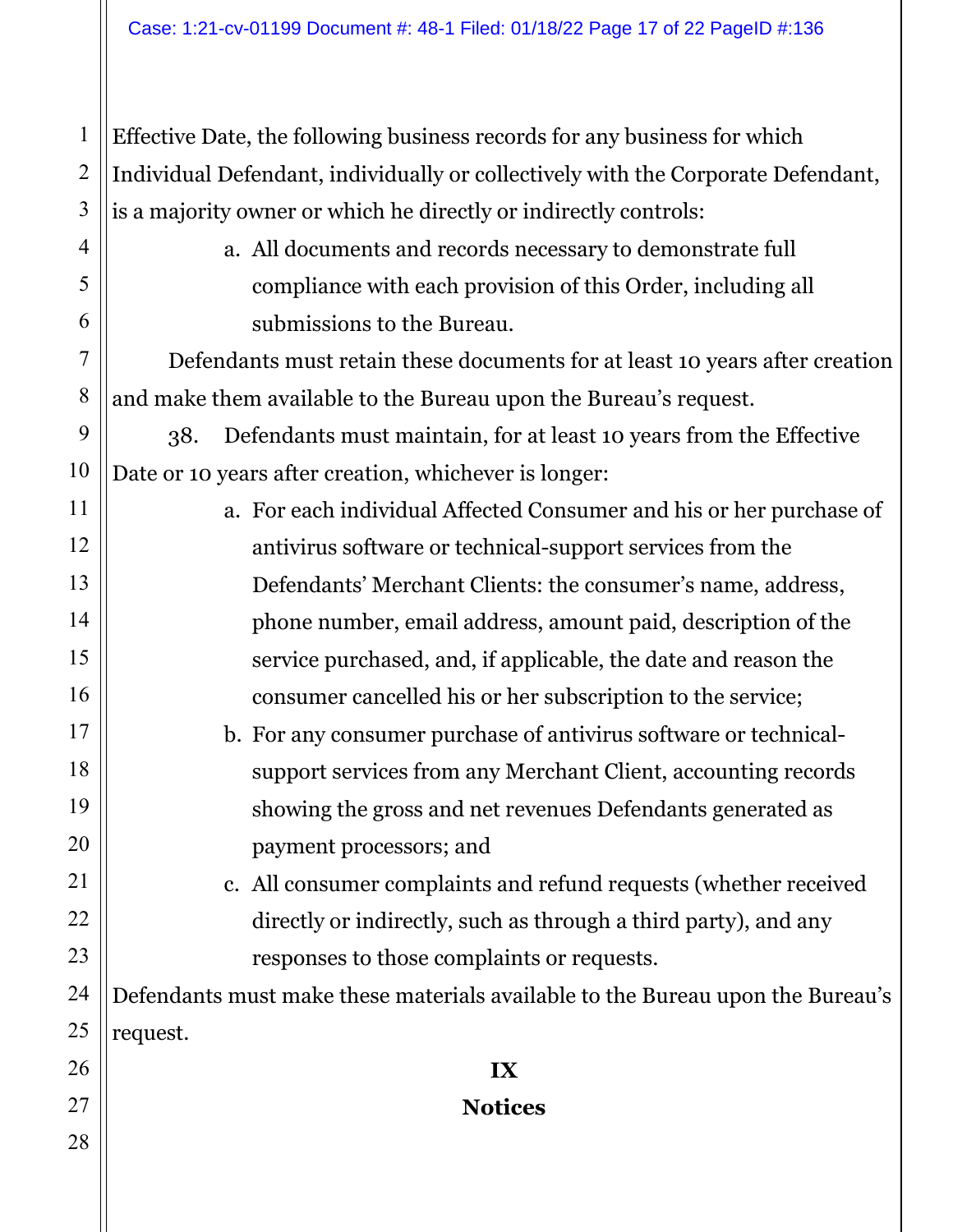## **IT IS FURTHER ORDERED** that:

39. Unless otherwise directed in writing by the Bureau, Defendants must provide all submissions, requests, communications, or other documents relating to this Order in writing, with the subject line, "*CFPB v. BrightSpeed Solutions, Inc. and Kevin Howard*, Case No. 1:21-cv-01199," and send them by overnight courier or first-class mail to the below address and contemporaneously by email to Enforcement Compliance@cfpb.gov:

| <b>Assistant Director for Enforcement</b>      |
|------------------------------------------------|
| <b>Bureau of Consumer Financial Protection</b> |
| <b>ATTENTION: Office of Enforcement</b>        |
| 1700 G Street, N.W.                            |
| Washington D.C. 20552                          |

# **X**

## **Cooperation with the Bureau**

## **IT IS FURTHER ORDERED** that:

40. Defendants must cooperate fully to help the Bureau determine the identity and location of, and the amount of injury sustained by, each Affected Consumer. Defendants must provide such information in their or their agents' possession or control within 14 days of receiving a written request from the Bureau.

## **XI**

## **Compliance Monitoring**

**IT IS FURTHER ORDERED** that, to monitor Defendants' compliance with this Order including the financial representations upon which the judgment was suspended: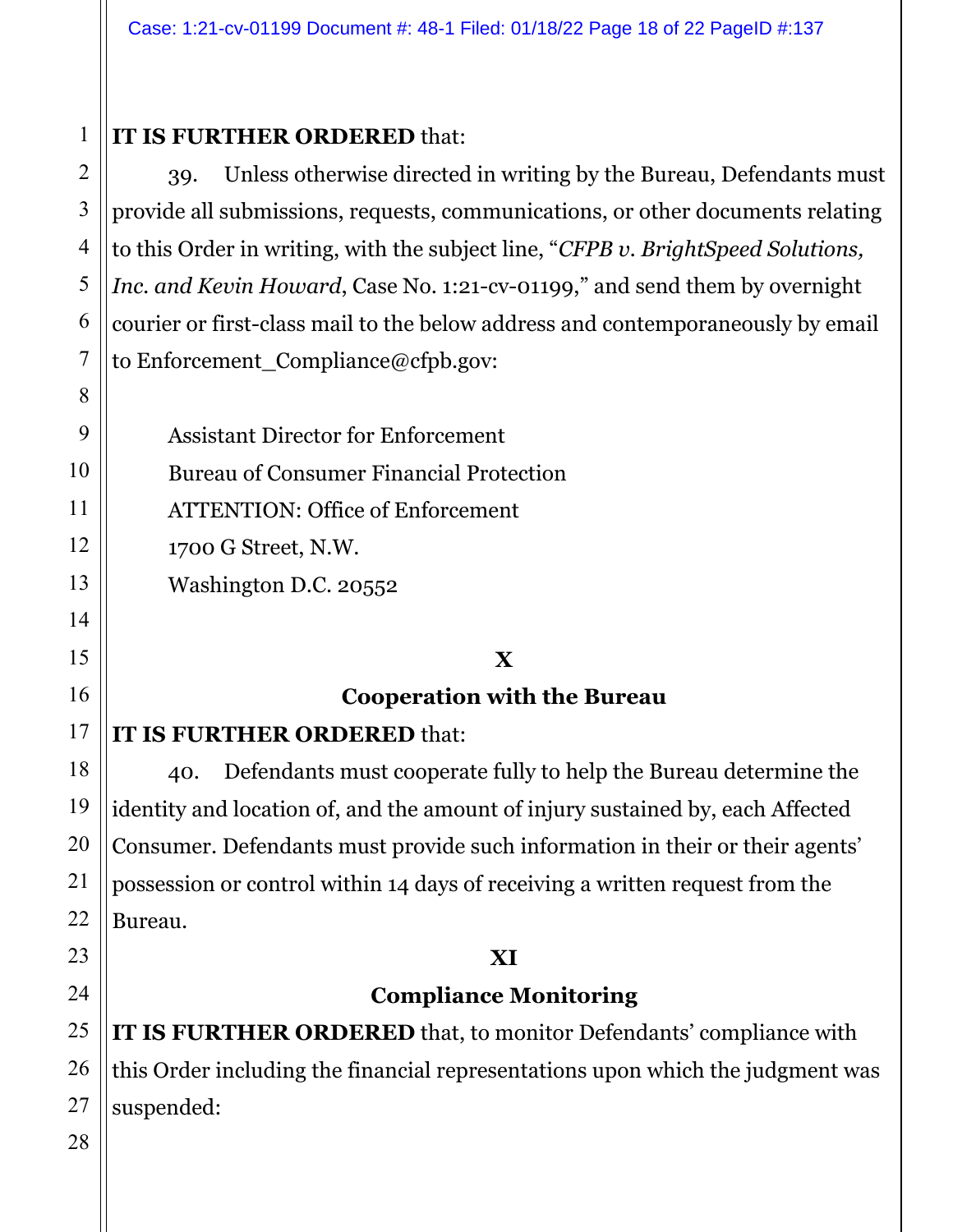41. Within 14 days of receipt of a written request from the Bureau, Defendants must submit additional compliance reports or other requested information which must be sworn under penalty of perjury; provide sworn testimony; or produce documents.

42. For purposes of this Section, the Bureau may communicate directly with Defendants, unless Defendants retain counsel related to these communications.

43. Defendants must permit Bureau representatives to interview any employee or other person affiliated with Defendants who has agreed to such an interview. The person interviewed may have counsel present.

44. Nothing in this Order will limit the Bureau's lawful use of compulsory process, under 12 C.F.R. § 1080.6.

#### **XIII**

## **Retention of Jurisdiction**

## **IT IS FURTHER ORDERED** that:

45. The Court will retain jurisdiction of this matter for the purpose of enforcing this Order.

#### **XIV**

#### **Service**

## **IT IS FURTHER ORDERED that:**

46. This Order may be served upon Defendants by electronic mail, certified mail, or United Parcel Service, either by the United States Marshal, the Clerk of the Court, or any representative or agent of the Bureau.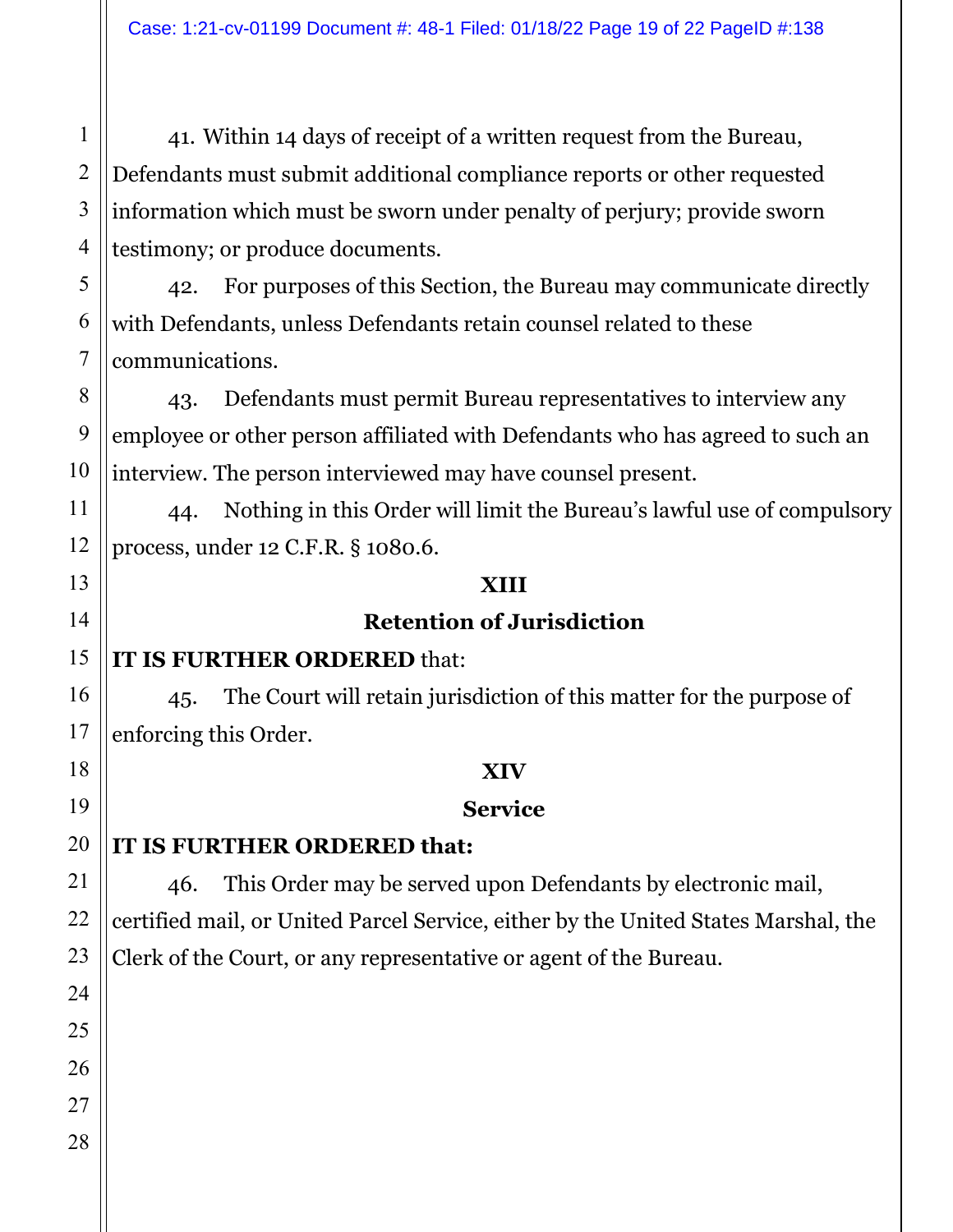|                |                   | Case: 1:21-cv-01199 Document #: 48-1 Filed: 01/18/22 Page 20 of 22 PageID #:139 |
|----------------|-------------------|---------------------------------------------------------------------------------|
| $\mathbf{1}$   | IT IS SO ORDERED. |                                                                                 |
| $\sqrt{2}$     |                   |                                                                                 |
| $\overline{3}$ |                   | DATED this _____ day of ___________________, 2022.                              |
| $\overline{4}$ |                   |                                                                                 |
| 5              |                   |                                                                                 |
| 6              |                   |                                                                                 |
| $\overline{7}$ |                   | The Honorable John J. Tharp Jr.                                                 |
| 8              |                   | United States District Judge                                                    |
| 9              |                   |                                                                                 |
| 10             |                   |                                                                                 |
| 11             |                   |                                                                                 |
| 12             |                   |                                                                                 |
| 13             |                   |                                                                                 |
| 14             |                   |                                                                                 |
| 15             |                   |                                                                                 |
| 16             |                   |                                                                                 |
| 17             |                   |                                                                                 |
| 18             |                   |                                                                                 |
| 19             |                   |                                                                                 |
| 20             |                   |                                                                                 |
| 21             |                   |                                                                                 |
| 22             |                   |                                                                                 |
| 23             |                   |                                                                                 |
| 24             |                   |                                                                                 |
| 25             |                   |                                                                                 |
| 26             |                   |                                                                                 |
| 27             |                   |                                                                                 |
| 28             |                   |                                                                                 |
|                |                   |                                                                                 |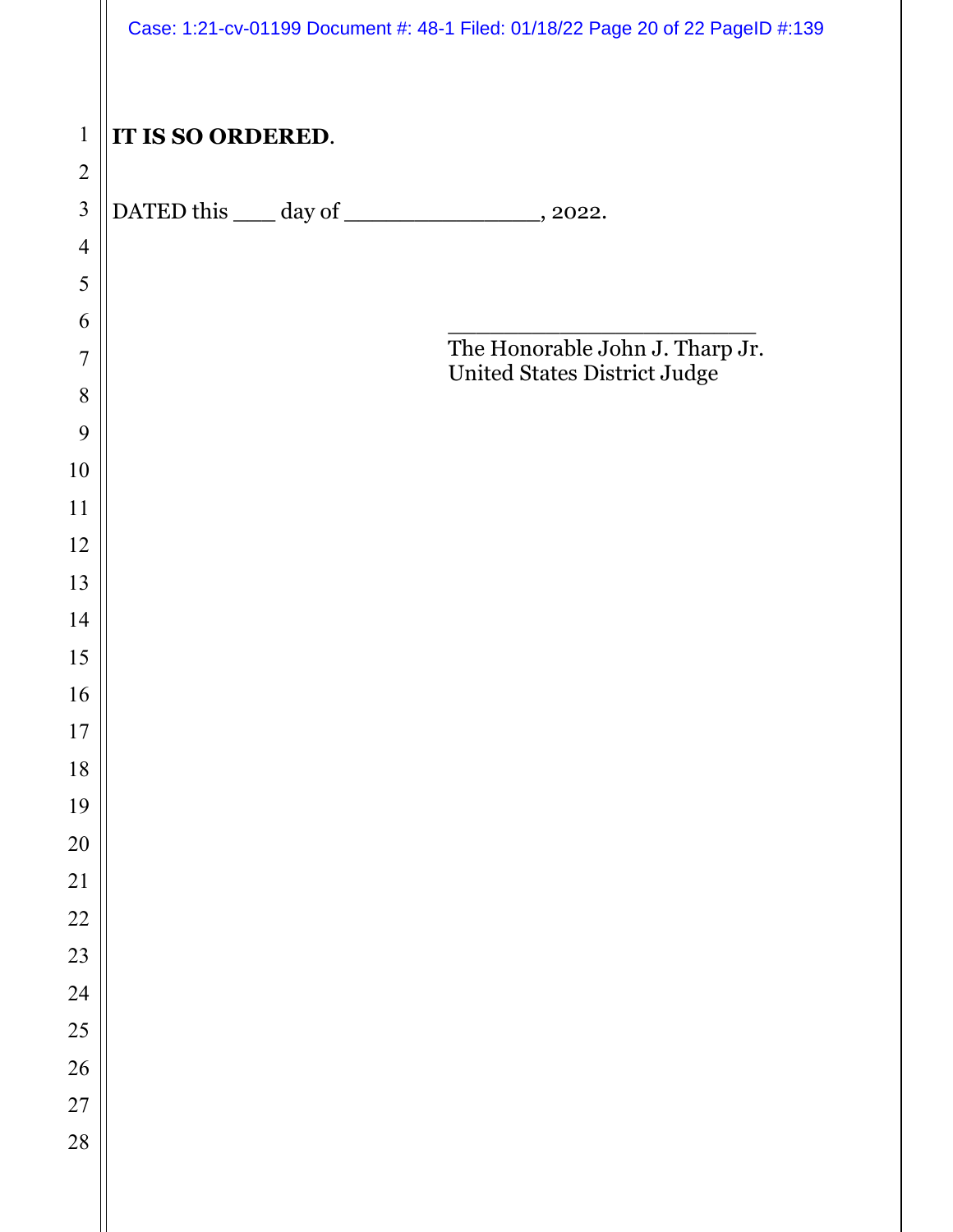|                         | Case: 1:21-cv-01199 Document #: 48-1 Filed: 01/18/22 Page 21 of 22 PageID #:140 |  |  |  |  |  |  |  |
|-------------------------|---------------------------------------------------------------------------------|--|--|--|--|--|--|--|
|                         |                                                                                 |  |  |  |  |  |  |  |
| $\mathbf{1}$            | Dated: January 18, 2022                                                         |  |  |  |  |  |  |  |
| $\overline{2}$          | So Stipulated and Agreed:                                                       |  |  |  |  |  |  |  |
| 3                       |                                                                                 |  |  |  |  |  |  |  |
| $\overline{\mathbf{4}}$ | /s                                                                              |  |  |  |  |  |  |  |
| 5                       |                                                                                 |  |  |  |  |  |  |  |
| 6                       | Tianna Ba⁄ez<br>Christian Woolley                                               |  |  |  |  |  |  |  |
| $\overline{7}$          | Samuel Taxy                                                                     |  |  |  |  |  |  |  |
| 8                       | <b>Consumer Financial Protection Bureau</b><br>Attorneys for Plaintiff          |  |  |  |  |  |  |  |
| 9                       |                                                                                 |  |  |  |  |  |  |  |
| 10                      |                                                                                 |  |  |  |  |  |  |  |
| 11                      |                                                                                 |  |  |  |  |  |  |  |
| 12                      | $AND -$                                                                         |  |  |  |  |  |  |  |
| 13                      |                                                                                 |  |  |  |  |  |  |  |
| 14                      |                                                                                 |  |  |  |  |  |  |  |
| 15                      |                                                                                 |  |  |  |  |  |  |  |
| 16                      |                                                                                 |  |  |  |  |  |  |  |
| 17                      |                                                                                 |  |  |  |  |  |  |  |
| 18                      |                                                                                 |  |  |  |  |  |  |  |
| 19<br>20                |                                                                                 |  |  |  |  |  |  |  |
| 21                      |                                                                                 |  |  |  |  |  |  |  |
| 22                      |                                                                                 |  |  |  |  |  |  |  |
| 23                      |                                                                                 |  |  |  |  |  |  |  |
| 24                      |                                                                                 |  |  |  |  |  |  |  |
| 25                      |                                                                                 |  |  |  |  |  |  |  |
| 26                      |                                                                                 |  |  |  |  |  |  |  |
| 27                      |                                                                                 |  |  |  |  |  |  |  |
| 28                      |                                                                                 |  |  |  |  |  |  |  |
|                         |                                                                                 |  |  |  |  |  |  |  |
|                         |                                                                                 |  |  |  |  |  |  |  |